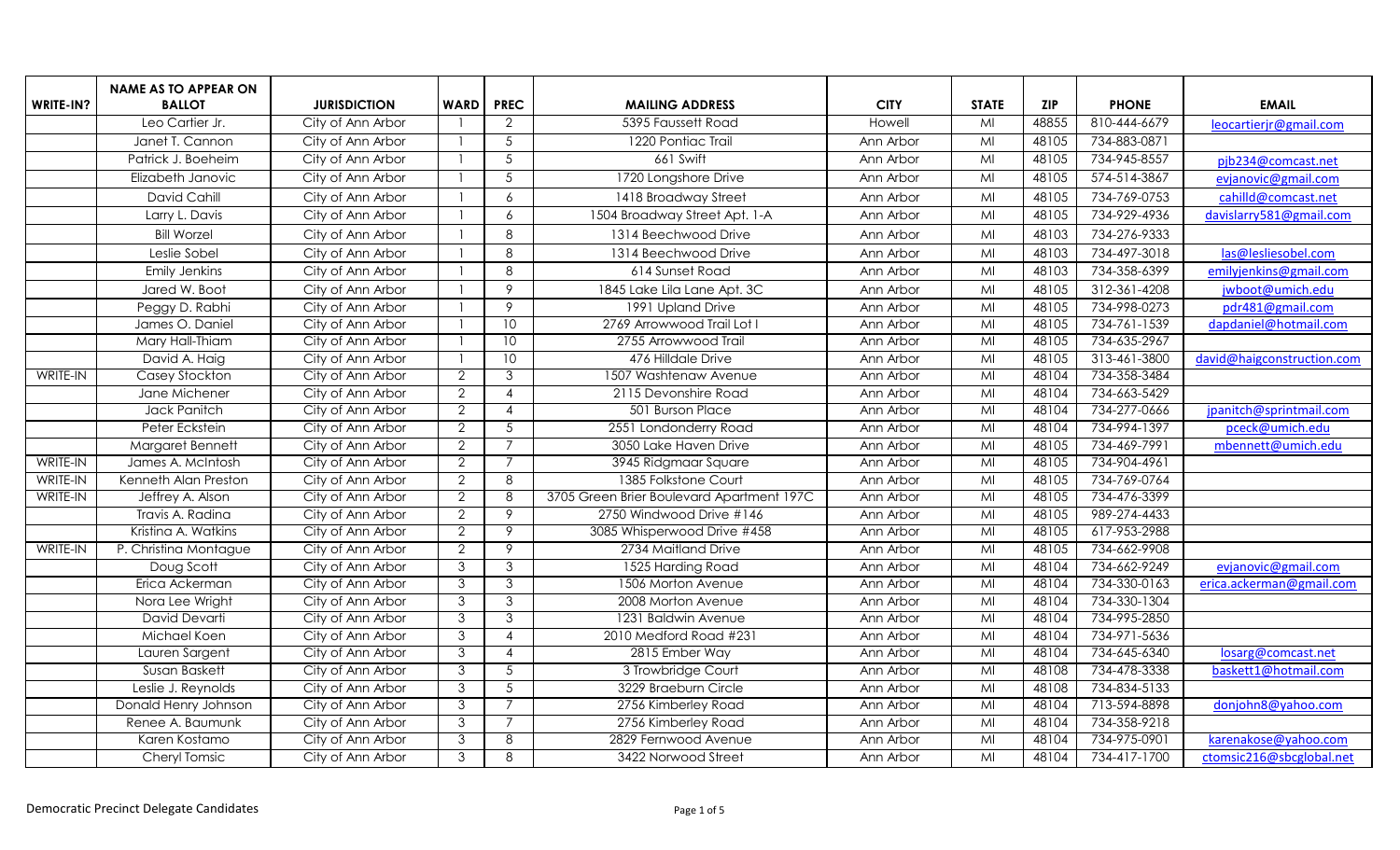|           | <b>NAME AS TO APPEAR ON</b> |                             |                 |                           |                                      |             |                         |            |              |                              |
|-----------|-----------------------------|-----------------------------|-----------------|---------------------------|--------------------------------------|-------------|-------------------------|------------|--------------|------------------------------|
| WRITE-IN? | <b>BALLOT</b>               | <b>JURISDICTION</b>         | <b>WARD</b>     | <b>PREC</b>               | <b>MAILING ADDRESS</b>               | <b>CITY</b> | <b>STATE</b>            | <b>ZIP</b> | <b>PHONE</b> | <b>EMAIL</b>                 |
|           | Molly McMullen-Laird        | City of Ann Arbor           | $\overline{A}$  | 3                         | 820 Granger Avenue                   | Ann Arbor   | MI                      | 48104      | 734-761-8080 | dr.molly@steinerhealth.org   |
|           | Quentin McMullen            | City of Ann Arbor           | $\overline{4}$  | 3                         | 820 Granger Avenue                   | Ann Arbor   | MI                      | 48104      | 734-645-5189 | dr.quentin@steinerhealth.org |
|           | Beverly J. McKinney         | City of Ann Arbor           | $\overline{4}$  | $5\phantom{.0}$           | 1539 Pine Valley Boulevard, Apt. 204 | Ann Arbor   | M <sub>l</sub>          | 48104      | 734-973-7066 | bmckinne@umich.edu           |
|           | <b>Yousef Rabhi</b>         | City of Ann Arbor           | $\overline{4}$  | $5\overline{5}$           | 1255 Kensington Drive                | Ann Arbor   | MI                      | 48104      | 734-353-9426 | ydrabhi@gmail.com            |
|           | Sandra L. White             | City of Ann Arbor           | $\overline{4}$  | $\overline{7}$            | 1849 Saxon Road                      | Ann Arbor   | $\overline{\mathsf{M}}$ | 48103      | 734-665-0944 | rmslwhite@yahoo.com          |
|           | Robert White                | City of Ann Arbor           | $\overline{4}$  | 7                         | 1849 Saxon Road                      | Ann Arbor   | MI                      | 48103      | 734-665-0944 | rmslwhite@yahoo.com          |
|           | Kathy White                 | City of Ann Arbor           | $\overline{4}$  |                           | 1849 Saxon Road                      | Ann Arbor   | MI                      | 48103      | 734-665-0944 | kathrawhite@yahoo.com        |
|           | William R. Lockwood         | City of Ann Arbor           | $\overline{4}$  | 8                         | 564 Galen Circle                     | Ann Arbor   | MI                      | 48103      | 734-913-8833 |                              |
| WRITE-IN  | <b>Phil Bianco</b>          | City of Ann Arbor           | 5               |                           | 126 Packard Street                   | Ann Arbor   | MI                      | 48104      | 708-744-8820 |                              |
|           | Eli Savit                   | City of Ann Arbor           | $\overline{5}$  | $\overline{3}$            | 612 Hiscock Street                   | Ann Arbor   | $\overline{\mathsf{M}}$ | 48103      | 269-267-5422 |                              |
|           | Peggy Buttenheim            | City of Ann Arbor           | $5\phantom{.0}$ | 3                         | 521 Cherry Street                    | Ann Arbor   | MI                      | 48103      | 734-663-6663 | mbutten@umich.edu            |
|           | Jane H. Forman              | City of Ann Arbor           | $5\phantom{.0}$ | $\boldsymbol{\Lambda}$    | 403 Arbana Drive                     | Ann Arbor   | MI                      | 48103      | 734-717-4147 | janeforman@gmail.com         |
|           | Susan G. Fecteau            | City of Ann Arbor           | 5               | $\boldsymbol{\varLambda}$ | 1403 Linwood Avenue                  | Ann Arbor   | M <sub>l</sub>          | 48103      | 734-663-4305 |                              |
|           | Rebecca Kraft               | City of Ann Arbor           | 5               | 9                         | 821 Westwood                         | Ann Arbor   | MI                      | 48103      | 734-355-9794 | pinkcomplement@gmail.com     |
|           | Steven Hannum               | City of Ann Arbor           | $\overline{5}$  | 9                         | 314 Doty Avenue                      | Ann Arbor   | $\overline{\mathsf{M}}$ | 48103      | 734-625-6546 |                              |
|           |                             | City of Chelsea             |                 |                           | <b>NO CANDIDATES FILED</b>           |             |                         |            |              |                              |
|           | Richard W. Wines II         | City of Dexter              |                 |                           | 3295 Central Street                  | Dexter      | MI                      | 48130      | 734-564-1765 | richww76@yahoo.com           |
|           | Michael Weathers            | City of Milan               | 1W              |                           | 72 St. Louis Street                  | Milan       | MI                      | 48160      | 734-395-5694 |                              |
|           | Donald E. Shelton           | City of Saline              |                 | 3                         | 500 S. Harris Street                 | Saline      | MI                      | 48176      | 734-429-2646 |                              |
|           | Jane Stigel                 | City of Ypsilanti           |                 | $\mathcal{P}$             | 401 W. Michigan Avenue Apartment 807 | Ypsilanti   | $M_{\odot}$             | 48197      | 734-480-1465 | janestigel@gmail.com         |
|           | <b>Phil Hollifield</b>      | City of Ypsilanti           |                 | $\overline{2}$            | 125 Hawkins Street                   | Ypsilanti   | Mi                      | 48197      | 734-481-0424 | philhump@usa.net             |
|           | Catherine Daligga           | City of Ypsilanti           | $\overline{2}$  | $\overline{2}$            | 1530 Gregory Street                  | Ann Arbor   | MI                      | 48197      | 734-548-0897 | cdaligga@gmail.com           |
| WRITE-IN  | Elizabeth Warren            | City of Ypsilanti           | $\overline{2}$  | $\overline{3}$            | 1101 Sherman Street                  | Ypsilanti   | MI                      | 48197      | 734-678-9620 |                              |
| WRITE-IN  | Sam Jones-Darling           | City of Ypsilanti           | $\overline{2}$  | $\Delta$                  | 104 The Village Apt.C                | Ypsilanti   | MI                      | 48197      | 616-255-3419 |                              |
|           | Amanda Mayer                | City of Ypsilanti           | $\mathbf{3}$    |                           | 514 W. Cross Street                  | Ypsilanti   | MI                      | 48197      | 586-215-2819 | amayer2@emich.edu            |
| WRITE-IN  | Giovanteey Bishop           | City of Ypsilanti           | 3               |                           | 508 Emmet                            | Ypsilanti   | MI                      | 48197      | 313-335-7781 |                              |
|           | Linda Horne                 | City of Ypsilanti           | 3               | $\overline{2}$            | 205 Oak Street Apartment 1           | Ypsilanti   | MI                      | 48198      | 734-678-1051 | yahshua.lindah@gmail.com     |
|           | <b>Bill Krebaum</b>         | City of Ypsilanti           | $\mathfrak{Z}$  | $\mathfrak{Z}$            | 210 W. Cross Street Apt. 209         | Ypsilanti   | M <sub>l</sub>          | 48197      | 734-320-2677 |                              |
|           | Cheryl Farmer               | City of Ypsilanti           | $\mathbf{3}$    | 3                         | 214 N. Huron Stree                   | Ypsilanti   | MI                      | 48197      | 734-481-1804 | mayorsis@provide.net         |
| WRITE-IN  | David Reynolds              | City of Ypsilanti           | $\mathbf{3}$    | $\mathcal{S}$             | 229 Miles Street                     | Ypsilanti   | MI                      | 48198      | 734-678-9397 |                              |
|           | Jeffrey McGrew              | Ann Arbor Township          |                 |                           | PO BOX 130745                        | Ann Arbor   | MI                      | 48113      | 313-761-8030 | jbldr52@yahoo.com            |
| WRITE-IN  | <b>Wendy Cooper</b>         | Ann Arbor Township          |                 | $\overline{2}$            | 3455 Woodland Road                   | Ann Arbor   | MI                      | 48104      | 734-497-1716 |                              |
|           | Denise J. Jennings          | Augusta Township            |                 |                           | <b>PO BOX 157</b>                    | Whittaker   | MI                      | 48190      | 734-787-3042 | denisej1920@gmail.com        |
| WRITE-IN  | Pattie Lynn Stanley         | Augusta Township            |                 | $\overline{2}$            | 8474 Thetford Lane                   | Willis      | MI                      | 48191      | 734-660-2754 |                              |
|           | Mike Thornton               | Augusta Township            |                 | $\mathbf{3}$              | 13840 Moss Creek Road                | Milan       | MI                      | 48160      | 734-646-7452 | mthornton@uaw.net            |
|           | Joan Sampieri               | <b>Bridgewater Township</b> |                 |                           | 13045 E. Austin Road                 | Manchester  | MI                      | 48158      | 734-735-0248 |                              |
|           |                             | Dexter Township             |                 |                           | <b>NO CANDIDATES FILED</b>           |             |                         |            |              |                              |
|           |                             |                             |                 |                           |                                      |             |                         |            |              |                              |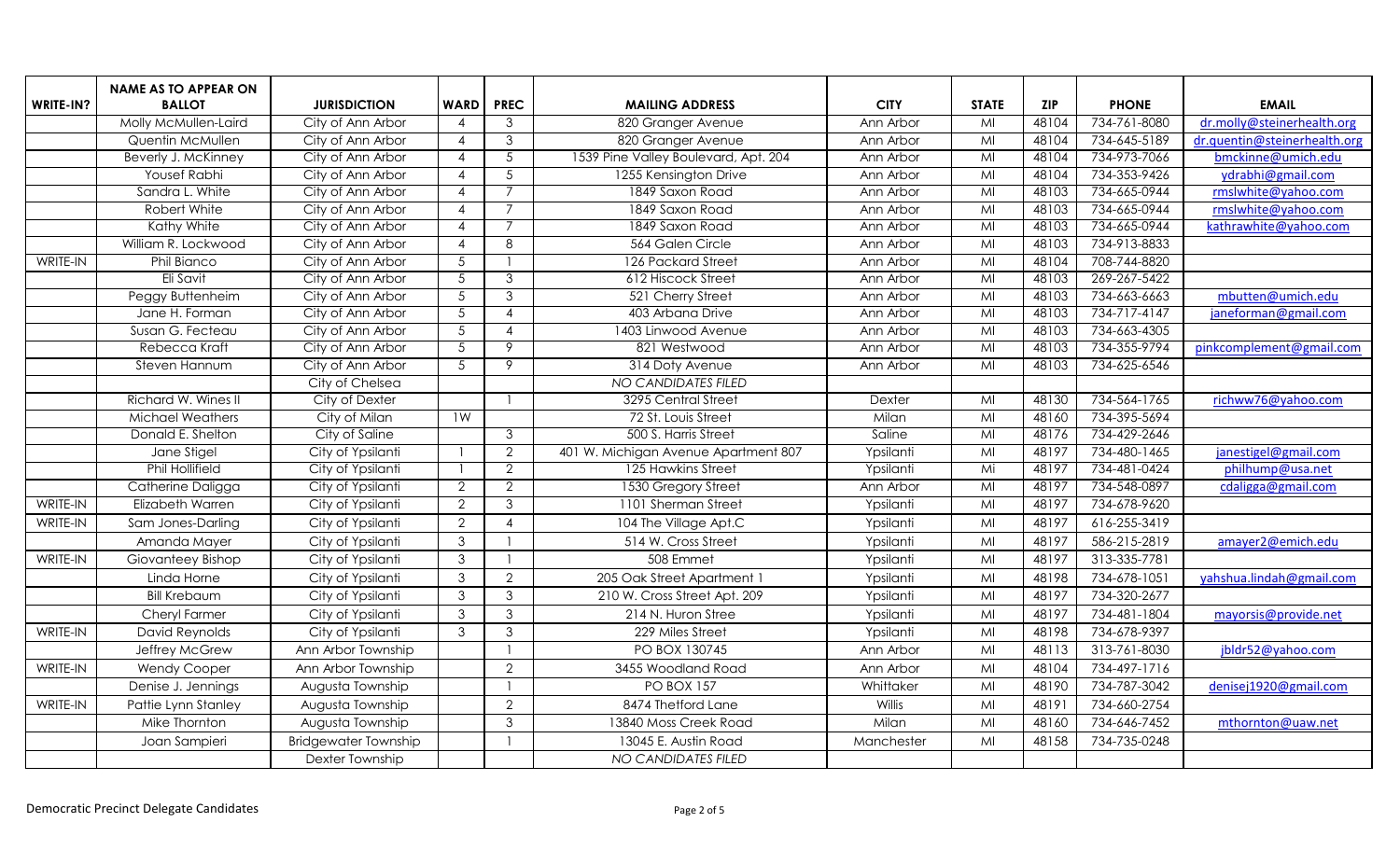|           | <b>NAME AS TO APPEAR ON</b> |                     |             |                 |                                 |               |              |            |              |                            |
|-----------|-----------------------------|---------------------|-------------|-----------------|---------------------------------|---------------|--------------|------------|--------------|----------------------------|
| WRITE-IN? | <b>BALLOT</b>               | <b>JURISDICTION</b> | <b>WARD</b> | <b>PREC</b>     | <b>MAILING ADDRESS</b>          | <b>CITY</b>   | <b>STATE</b> | <b>ZIP</b> | <b>PHONE</b> | <b>EMAIL</b>               |
|           |                             | Freedom Township    |             |                 | <b>NO CANDIDATES FILED</b>      |               |              |            |              |                            |
|           |                             | Lima Township       |             |                 | NO CANDIDATES FILED             |               |              |            |              |                            |
|           | Samm Pryce                  | Lodi Township       |             |                 | 2899 Textile Road               | Saline        | MI           | 48176      | 734-316-2917 |                            |
|           | <b>Brian Greminger</b>      | Lodi Township       |             | $\overline{2}$  | 3036 S. Zeeb Road Apt 1         | Ann Arbor     | MI           | 48103      | 734-741-9544 |                            |
| WRITE-IN  | Paula B. Hencken            | Lodi Township       |             | $\overline{2}$  | 5640 Glen Oak                   | Saline        | MI           | 48176      | 734-944-6944 |                            |
|           | Frank Grohnert              | Lyndon Township     |             |                 | 7125 Bush Road                  | Chelsea       | MI           | 48118      | 734-475-8551 |                            |
| WRITE-IN  | <b>Brendan Coakley</b>      | Manchester Township |             |                 | 509 City Road                   | Manchester    | MI           | 48158      | 734-904-6898 |                            |
|           | Anthony Borden              | Northfield Township |             |                 | 7864 Turnberry Drive            | Whitmore Lake | MI           | 48189      | 734-674-0429 | aborden2@emich.edu         |
|           | Nathan D. Longhofer         | Northfield Township |             | $\overline{2}$  | 3901 Six Mile Road              | South Lyon    | MI           | 48178      | 412-398-8154 |                            |
|           | Georgina LeHuray            | Pittsfield Township |             |                 | 3211 Rosefield Drive            | Ann Arbor     | MI           | 48108      | 734-677-1953 | walker1ge@yahooo.com       |
|           | Christina Lirones           | Pittsfield Township |             |                 | 151 E. Textile Road             | Ann Arbor     | MI           | 48108      | 734-926-1725 | christinalorones@usa.com   |
|           | Layla Brown                 | Pittsfield Township |             |                 | 3474 Primrose Lane              | Ypsilanti     | MI           | 48197      | 734-972-9284 | lbrownga@emich.edu         |
|           | Katherine A. Wyatt          | Pittsfield Township |             | $\mathfrak{Z}$  | 3840 Maple Drive                | Ypsilanti     | MI           | 48197      | 734-678-8623 |                            |
|           | <b>Hedieh Briggs</b>        | Pittsfield Township |             | 5               | 2676 Chateau Court              | Ann Arbor     | MI           | 48103      | 734-904-4264 | hediehtalk@gmail.com       |
|           | Keith R. Dumas Sr.          | Pittsfield Township |             | $\overline{7}$  | 3628 Meadow Grove Trail         | Ann Arbor     | MI           | 48108      | 734-747-2181 | keithrdumas2754@att.net    |
|           | Jim Russo                   | Pittsfield Township |             | $\overline{7}$  | 3625 Meadow Grove Trail         | Ann Arbor     | MI           | 48108      | 734-358-7771 | russoj2000@gmail.com       |
| WRITE IN  | James J. Jeffries II        | Pittsfield Township |             | $\overline{7}$  | 3593 Burnham Road               | Ann Arbor     | MI           | 48108      | 734-255-8105 |                            |
|           | Patricia Tupacz Scribner    | Pittsfield Township |             | 9               | 4295 Spring Lake Boulevard      | Ann Arbor     | MI           | 48108      | 734-223-8117 |                            |
|           | Charles J. Hall             | Pittsfield Township |             | 9               | 4139 Lake Forest Court          | Ann Arbor     | MI           | 48108      | 734-891-8306 | cihall@our-village.org     |
|           | <b>Cleveland Chandler</b>   | Pittsfield Township |             | 10              | 4643 Hunt Club Drive Apt 1A     | Ypsilanti     | MI           | 48197      | 734-417-6879 | pocleve@gmail.com          |
|           | Frank F. Lotfian            | Pittsfield Township |             | 10              | 4568 Christina Drive            | Ypsilanti     | MI           | 48197      | 734-646-0202 | ffl541@yahoo.com           |
|           | Kathleen Brown Torrella     | Pittsfield Township |             | 10              | 4587 Christina Drive            | Ypsilanti     | MI           | 48197      | 734-572-7663 |                            |
|           | Charles Pierre Lawrence     | Pittsfield Township |             | 10 <sup>°</sup> | 5229 W. Michigan Avenue Lot 376 | Ypsilanti     | MI           | 48197      | 734-560-7760 | warsoflaw@aol.com          |
|           |                             | Salem Township      |             |                 | NO CANDIDATES FILED             |               |              |            |              |                            |
|           |                             | Saline Township     |             |                 | <b>NO CANDIDATES FILED</b>      |               |              |            |              |                            |
|           | Chris Savage                | Scio Township       |             | $\overline{2}$  | 2367 Baker Road                 | Dexter        | MI           | 48130      | 734-358-9276 |                            |
|           | <b>Tammy Keller</b>         | Scio Township       |             | $5\phantom{.0}$ | 150 S. Staebler #911            | Ann Arbor     | MI           | 48103      | 734-780-7610 |                            |
|           | Tracy Van den Bergh         | Scio Township       |             | 6               | 7860 Scio Church Road           | Ann Arbor     | MI           | 48103      | 248-760-9479 | tracy@roberts-freatman.com |
|           | Carolyn Hejkal              | Scio Township       |             | 6               | 5780 W. Liberty Road            | Ann Arbor     | Mi           | 48103      | 734-274-0723 | chejkal@gmail.com          |
|           | Nevena Trajkov              | Scio Township       |             | $\overline{7}$  | 1046 Rabbit Run Circle #206     | Ann Arbor     | MI           | 48103      | 586-549-6195 |                            |
|           | Catherine Sweeney           | Scio Township       |             | 8               | 1081 Scio Hills Court           | Ann Arbor     | MI           | 48103      | 734-277-5368 | ksween9722@gmail.com       |
|           | <b>Robert Bailey</b>        | Scio Township       |             | 9               | 424 Little Lake Drive #13       | Ann Arbor     | MI           | 48103      | 734-944-8989 | bob.bailey734@gmail.com    |
|           | <b>Barbara Ryan Fuller</b>  | Sharon Township     |             |                 | 17750 Sharon Valley Road        | Manchester    | MI           | 48158      | 734-646-5100 | barb@provide.net           |
| WRITE-IN  | Ayesha Ghazi                | Superior Township   |             |                 | 5860 Fox Hollow Court           | Ann Arbor     | MI           | 48105      | 734-972-6416 |                            |
| WRITE-IN  | Thomas Brennan              | Superior Township   |             | $\overline{2}$  | 1651 Sheffield Drive            | Ypsilanti     | MI           | 48198      | 734-945-4837 |                            |
|           | Satish Ramade               | Superior Township   |             | $\overline{4}$  | 10158 E. Avondale Circle        | Ypsilanti     | MI           | 48198      | 248-470-4862 |                            |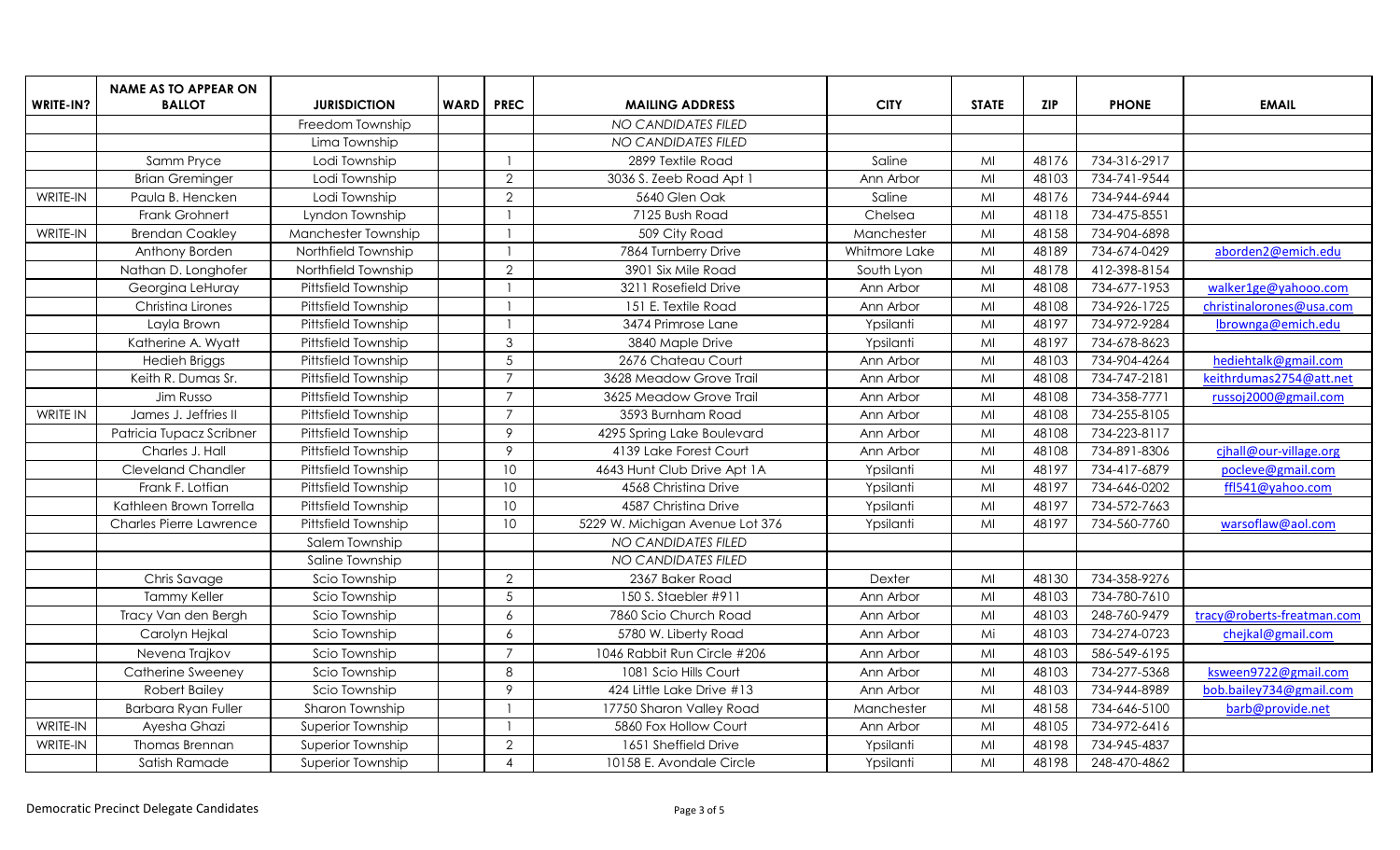|           | <b>NAME AS TO APPEAR ON</b> |                     |             |                        |                          |             |              |            |              |                             |
|-----------|-----------------------------|---------------------|-------------|------------------------|--------------------------|-------------|--------------|------------|--------------|-----------------------------|
| WRITE-IN? | <b>BALLOT</b>               | <b>JURISDICTION</b> | <b>WARD</b> | <b>PREC</b>            | <b>MAILING ADDRESS</b>   | <b>CITY</b> | <b>STATE</b> | <b>ZIP</b> | <b>PHONE</b> | <b>EMAIL</b>                |
|           | Michelle Deatrick           | Superior Township   |             | $5\phantom{.0}$        | 5630 Meadow Lane         | Ann Arbor   | MI           | 48105      | 734-277-4169 | mmrd@umich.edu              |
|           | Alexander Deatrick          | Superior Township   |             | $5\phantom{.0}$        | 5630 Meadow Lane         | Ann Arbor   | MI           | 48105      | 734-358-6741 | adeatrick1@gmail.com        |
|           |                             | Sylvan Township     |             |                        | NO CANDIDATES FILED      |             |              |            |              |                             |
|           |                             | Webster Township    |             |                        | NO CANDIDATES FILED      |             |              |            |              |                             |
|           | James M. Smith              | York Township       |             |                        | 4220 Judd Road           | Milan       | MI           | 48160      | 734-439-6867 |                             |
|           | <b>Wesley Prater</b>        | York Township       |             | $\overline{2}$         | 8303 Warner Road         | Saline      | MI           | 48176      | 734-944-0808 |                             |
|           | <b>Barbara Prater</b>       | York Township       |             | $\overline{2}$         | 8303 Warner Road         | Saline      | MI           | 48176      | 734-944-0808 |                             |
|           | Kathi Tobey                 | Ypsilanti Township  |             | $\overline{2}$         | 2496 Colony Way          | Ypsilanti   | MI           | 48197      | 734-434-0187 | kathitobey@gmail.com        |
|           | <b>Roderick Casey</b>       | Ypsilanti Township  |             | $\boldsymbol{\Lambda}$ | 521 Belmont Drive        | Ypsilanti   | MI           | 48198      | 734-686-9685 |                             |
|           | Gloria C. Peterson          | Ypsilanti Township  |             | $\boldsymbol{\Lambda}$ | 1146 Rue Willette        | Ypsilanti   | MI           | 48198      | 734-664-1236 | glocpet@yahoo.com           |
|           | Ronnie D. Peterson          | Ypsilanti Township  |             | $\overline{4}$         | 1146 Rue Willette        | Ypsilanti   | MI           | 48198      | 734-635-0791 | ronniepeterson123@gmail.com |
|           | John Wysor                  | Ypsilanti Township  |             | 6                      | 610 N. Miami             | Ypsilanti   | MI           | 48198      | 734-883-3225 |                             |
| WRITE-IN  | Owen Roper Jr.              | Ypsilanti Township  |             | 6                      | 2580 Holmes Road Lot #74 | Ypsilanti   | MI           | 48198      | 313-651-4056 |                             |
|           | Jennifer Lynn Sporer        | Ypsilanti Township  |             | $\overline{7}$         | PO BOX 976642            | Ypsilanti   | MI           | 48197      |              |                             |
|           | Melissa Mayes               | Ypsilanti Township  |             | 9                      | 1282 Marcus Avenue       | Ypsilanti   | MI           | 48198      | 734-961-2039 | ms.mayes1977@yahoo.com      |
|           | Cathryn G. Moorman          | Ypsilanti Township  |             | 9                      | 1220 Borgstrom           | Ypsilanti   | MI           | 48198      | 734-476-7309 | cmoorman114@yahoo.com       |
|           | Star Smith                  | Ypsilanti Township  |             | 11                     | 2359 Sunnyglen Avenue    | Ypsilanti   | MI           | 48198      | 734-417-6130 | authentic29@aol.com         |
|           | Shauna Lewis                | Ypsilanti Township  |             | 11                     | 1230 Desoto Avenue       | Ypsilanti   | MI           | 48198      | 734-216-2840 |                             |
|           | Sherese Howard              | Ypsilanti Township  |             | 11                     | 1156 Studebaker Avenue   | Ypsilanti   | MI           | 48198      | 734-883-4099 |                             |
|           | Lyle E. Tindall             | Ypsilanti Township  |             | $\overline{12}$        | 2038 Bradley Avenue      | Ypsilanti   | MI           | 48198      | 734-649-4358 |                             |
|           | Charles F. Gray             | Ypsilanti Township  |             | 13                     | 6095 Lake Drive #348     | Ypsilanti   | MI           | 48197      | 734-483-4890 |                             |
|           | Janie R. Sawyer             | Ypsilanti Township  |             | 13                     | 7859 Briarbrook Drive    | Ypsilanti   | MI           | 48197      | 734-547-9089 | janieraeh@netscape.net      |
|           | Paul N. Sawyer              | Ypsilanti Township  |             | 13                     | 7859 Briarbrook Drive    | Ypsilanti   | Mi           | 48197      | 734-547-9089 |                             |
|           | Dante Watson                | Ypsilanti Township  |             | 15                     | 6276 Aspen Way           | Ypsilanti   | MI           | 48197      | 734-572-8857 | dantewatson320@hotmail.com  |
|           | Hassan Mirshah              | Ypsilanti Township  |             | 15                     | 5486 Red Oak Court       | Ypsilanti   | MI           | 48197      | 734-487-3086 | mirshah@msn.com             |
|           | Kristin K. Howard           | Ypsilanti Township  |             | 15                     | 6184 Aspen Way           | Ypsilanti   | MI           | 48197      | 734-320-3169 |                             |
|           | Greg Funck                  | Ypsilanti Township  |             | 17                     | 7839 Thornhill Drive     | Ypsilanti   | MI           | 48197      | 231-920-5404 | gfunck@emich.edu            |
| WRITE-IN  | Lisa Cardenas               | Ypsilanti Township  |             | 17                     | 7721 Paint Creek Drive   | Ypsilanti   | MI           | 48197      | 734-480-8243 |                             |
|           | O. Jean Pittman             | Ypsilanti Township  |             | 18                     | 7115 Munger Road         | Ypsilanti   | MI           | 48197      | 734-218-0523 | ojpb17115@att.net           |
|           | Jeffrey Taite               | Ypsilanti Township  |             | 18                     | 6010 Whittaker Road      | Ypsilanti   | MI           | 48197      | 734-482-1779 | jneomen@att.net             |
|           | Denise Kirchoff             | Ypsilanti Township  |             | 19                     | 7364 Homestead           | Ypsilanti   | MI           | 48197      | 734-985-5967 | dkirchof@emich.edu          |
|           | Darrell Talley Kirby        | Ypsilanti Township  |             | 19                     | 7340 Homestead Road      | Ypsilanti   | MI           | 48197      | 248-773-2512 | darltk@gmail.com            |
|           | Nancy Jordan                | Ypsilanti Township  |             | 20                     | 6750 Bunton Road         | Ypsilanti   | MI           | 48197      | 313-401-9292 | nancy.jrdn@gmail.com        |
|           | Jimmie Wilson Jr.           | Ypsilanti Township  |             | $\overline{20}$        | 7110 Wellington Lane     | Ypsilanti   | MI           | 48197      | 734-999-0049 |                             |
|           |                             |                     |             |                        |                          |             |              |            |              |                             |
|           |                             |                     |             |                        |                          |             |              |            |              |                             |